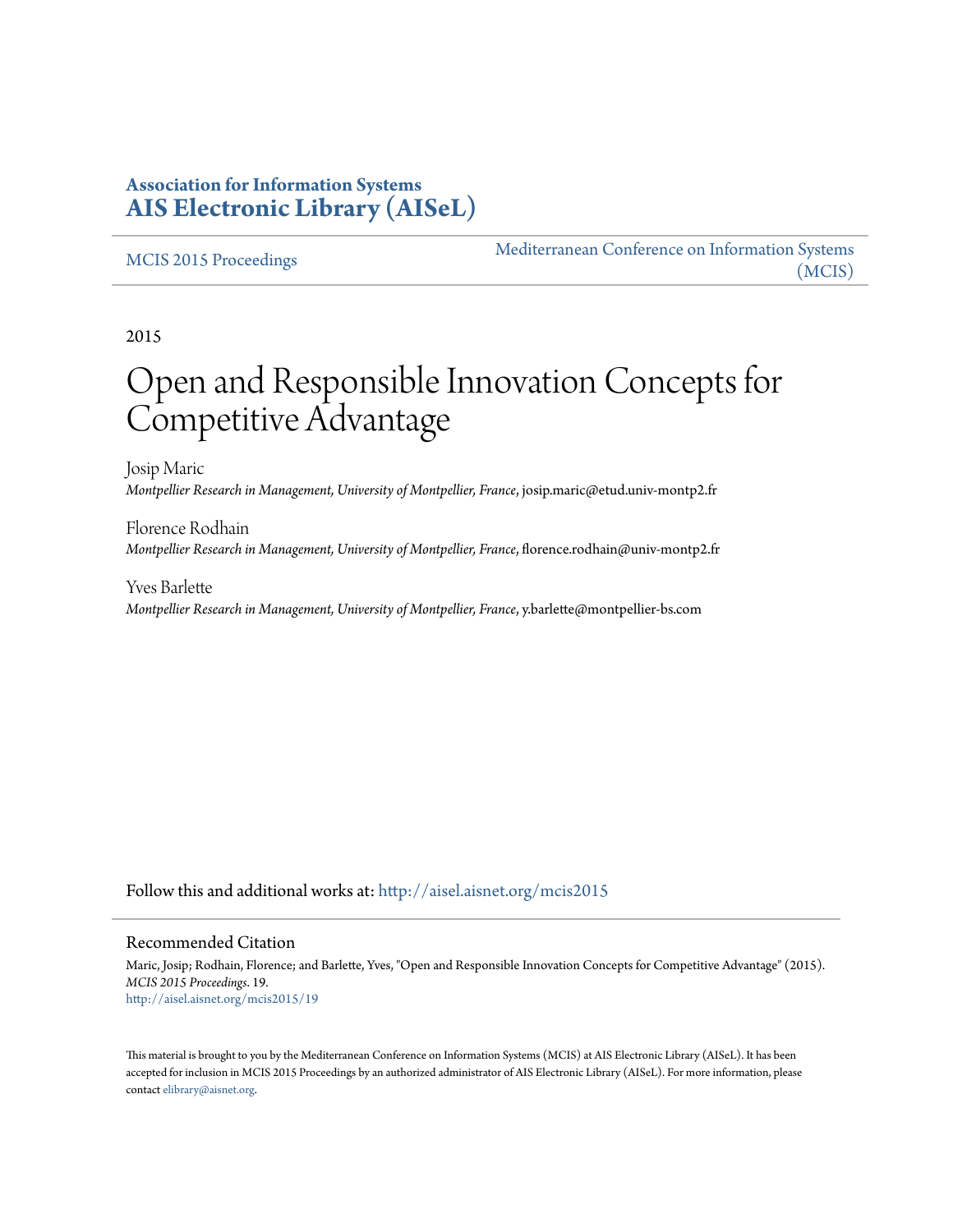# **OPEN AND RESPONSIBLE INNOVATION CONCEPTS FOR COMPETITIVE ADVANTAGE**

#### *Research in Progress*

- Maric, Josip, Montpellier Research in Management (MRM), University of Montpellier, Montpellier, France, josip.maric@etud.univ-montp2.fr
- Rodhain, Florence, Montpellier Research in Management (MRM), University of Montpellier, Montpellier, France, florence.rodhain@univ-montp2.fr
- Barlette, Yves, Montpellier Research in Management (MRM), Montpellier Business School, Montpellier, France, y.barlette@montpellier-bs.com

### **Abstract**

*In this paper we present two evolving concepts, Responsible Innovation and Open Innovation, aiming to deepen discussion on similarities and differences between the two. The idea for this conceptual paper is led by the need to elaborate the two concepts in order to allow easier alignment with organizational strategies. We begin by presenting the definitions of the concepts and contexts in which the notions were developed. Responsible Innovation is seen here as a potentially overarching notion that embeds the characteristics of Open Innovation, so the paper discussion is slightly positioned in favour of Responsible Innovation. Moreover, with this paper we want to make contribution on the two concepts in management and business literature.*

*Keywords: Management, Responsible, Open, Innovation.*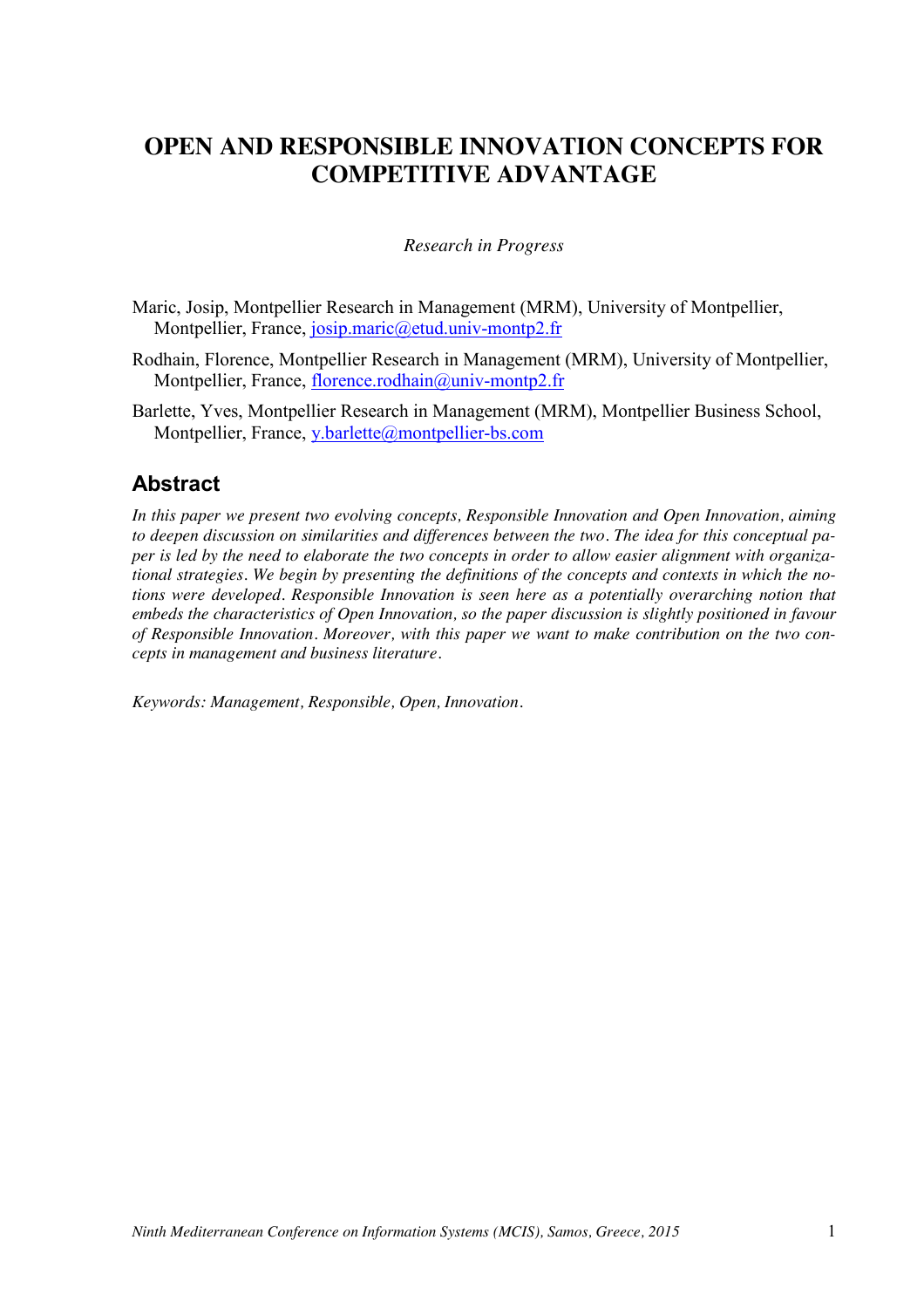# **1 Introduction**

Innovations were not always responsible, having negative impact on individuals, communities and eco-systems in favour of economic growth and shareholder value creation. Innovation may bring a lot of good to society, but history provides many examples of innovations and new technologies that have had serious negative consequences, or that just failed to make meaningful contributions to society. This puts a pressure to innovate differently in the 21st century. The challenge provides significant opportunities for creating alternative products and services, new business models and ways of working.

It was not until the recent decades that the terms '*responsible innovation*', '*responsible research and innovation*' (Blok et al., 2012) or '*open innovation*' emerged in academic discussions. Terms draw attention of policy makers as well as business organizations in their response to increased attention to social and environmental impact of innovation processes.

Responsible Innovation is a term, a mind-set, developed within EU as a policy tool to tackle grand societal changes. It means involvement of all societal stakeholders (public, private, civic ...) with the innovators. It incorporates responsibility, ethical and moral values in the core process of innovation. As such, it represents governance of research or operational process where innovation's direct and indirect socio-environmental impacts are evaluated throughout the innovation lifecycle.

Open Innovation, on the other side, presents managerial concept in which firms innovate more 'openly', developing new products and services jointly with other partners. Impulse for Open Innovation can come from different group of innovation stakeholders, for instance customers or suppliers, or it can be outcome of cooperation with research institutes or other enterprises.

This paper focuses on fundamental differences and collision points between 'open' and 'responsible' innovation. Although the two terms are contributing each other in several major points, there is a fine, subtle difference that needs to be explored.

Paper is organized as follows: next section analyses available definitions and characteristics of Responsible Innovation. Secondly, Open Innovation is presented. Following section after that is the discussion on the two concepts. Finally, concluding thought of the paper are presented.

# **2 RESPONSIBLE INNOVATION DEFINITION**

In this section of the paper we will examine concept of Responsible Innovation. The guiding assumption of the concept is that "*right from the start, research, development and design [can] incorporate relevant ethical and societal aspects*" (Blok et al., 2012). Ethics in innovation has been discussed by many relevant scholars across disciplines (see in Van den Hooven et al., 2012).

European Commission (EC) workshop in Brussels presented a report in 2011 where Responsible Research and Innovation has emerged on the formal agenda because:" *innovation policy actors across sectors are drawing on past experiences in the hopes of motivating the development of technologies for social benefit, preventing both disasters and the loss of promising technological advances, and addressing public anxiety over unintended and irreversible consequences*", (Guston et al., 2014).

As mentioned previously, Responsible Innovation is a concept developed within EU as a policy tool to tackle grand societal changes. And even though the concept was developed in the domain of the policy making, the researchers who were involved in the development of the concept started taking it one step further. Now there is evolving research community, research centres specialized in the questions of Responsible Innovation and its potential application in the vast number of disciplines. With evolving application scope, questions on the conceptualization and practical acceptability of the Responsible Innovation gain a momentum.

Moreover, there are distinguished streams of researchers who present Responsible Research and Innovation as a theoretical approach of governing the research (or innovation process), while second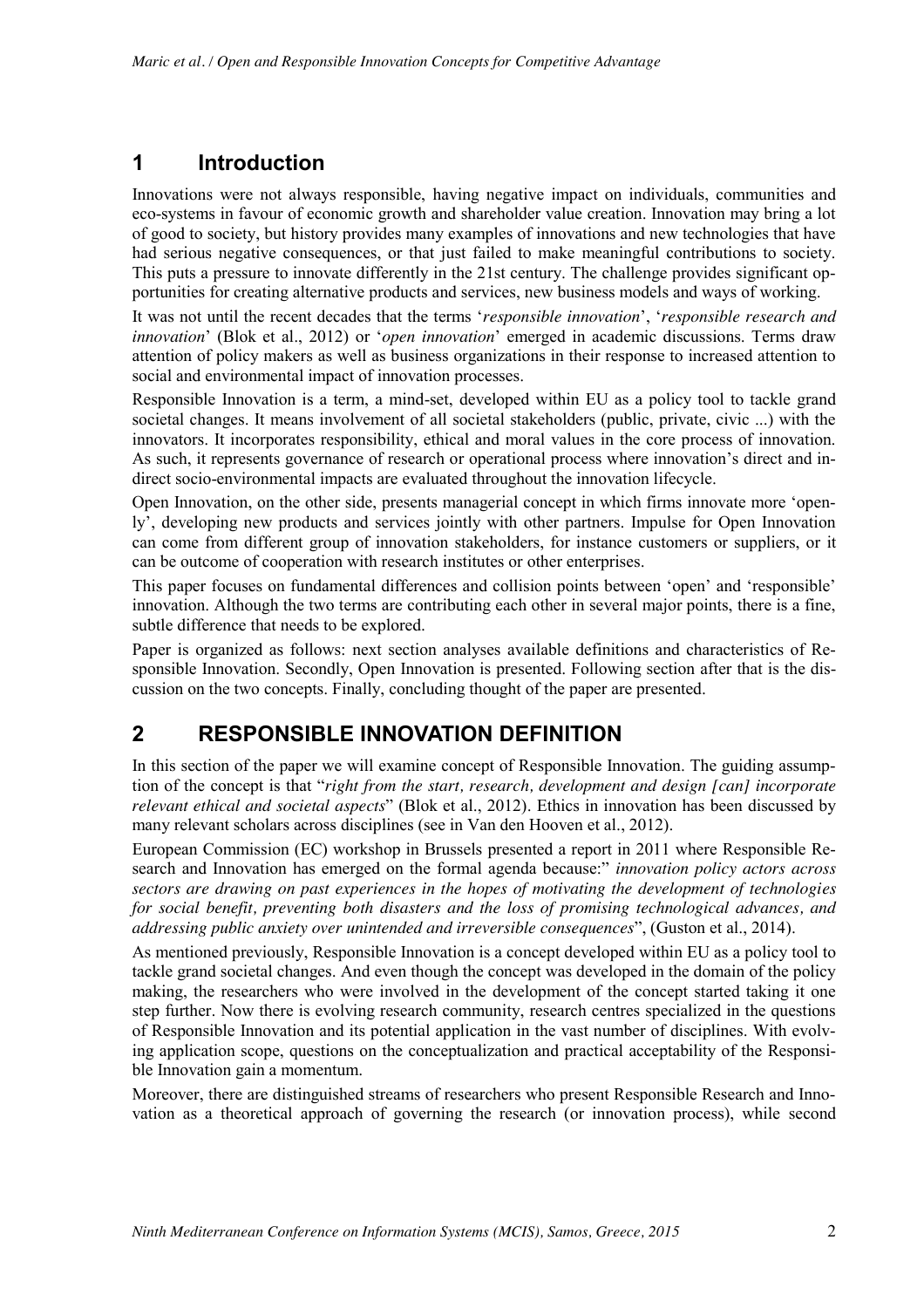stream presents Responsible Innovation as an operational process to anticipate direct and indirect impacts of innovation throughout its lifecycle, as a long term strategy.

Notable promoter of Responsible Research and Innovation is Renè von Schomberg, Dutchman with long term involvement in European Union policy making. According to him, Responsible Research and Innovation marks: "*a transparent, interactive process by which societal actors and innovators become mutually responsive to each other with a view on the (ethical) acceptability, sustainability and societal desirability of the innovation process and its marketable products (in order to allow a proper embedding of scientific and technological advances in our society)*" (Von Schomberg, 2011).

Xavier Pavie, business scholar in favour of Responsible Innovation as operational process, states: "*Responsible Innovation is an iterative process throughout which the project's impacts on social, economic and environmental factors are, (…), measured and otherwise taken into account at each step of development of the project, thereby guaranteeing control over, (…), the innovation's impacts throughout the entire lifecycle*" (Pavie et al., 2013).

In their paper, Pavie and Carthy (2014) discuss about the differences on definitions of evolving research community. As such, study presents that it is of utmost importance to dissociate 'responsible innovation' from the concept of 'responsible research and innovation' (a central theme in the context of the Horizon 2020 European program presented by Von Schomberg).

Unfortunately, there are still certain barriers concerning Responsible Innovation integration in business strategy. For instance, although well covered, there is still no authoritative definition of Responsible Innovation. But even though, for both described streams of researchers it is common that the idea lies in a more responsible adoption of innovation. The challenge of Responsible Innovation, therefor, lies in a more responsive, adaptive and integrated management of the innovation process.

Opening discussion on the concept is extremely utile in setting up a ground for popularizing Responsible Innovation, as well as existence of different funding programmes and conferences. One of the examples is spark of the Journal of Responsible Innovation, intended to link the concept with various scientific disciplines.

# **3 OPEN INNOVATION DEFINITION**

Open Innovation is a distributed innovation process based on purposively managed knowledge flows across organizational boundaries, using pecuniary and non-pecuniary mechanisms in line with the organization's business model (see in West et al., 2014). In other words, this means that valuable ideas can come from inside or outside the company and can go to market from inside or outside the company as well.

Open Innovation at the time when it was presented introduced new terminology and offered breakthrough in how enterprises viewed innovation process. Most notable and cited promoter is Henry Chesbrough with his publication from 2003, book on 'Open Innovation'. For many practitioners, concept of Open Innovation gave a new point of view on Research and Development (R&D), shifting dominant logic of R&D from internal discoveries to external engagements.

Open Innovation has offered a path for considerable impact on practice, primarily among industrial and consulting companies. Examples of use are LEGO, LG or Samsung. Basically, the concept incorporates share of risk among the relevant stakeholders, and as such, this approach spurred scope of new business models for generating revenue.

Future perspective can be seen as summing up debate for Open Innovation assessment, better understanding the role of appropriability and integrating Open Innovation with established theories of management and economics (West et al., 2014).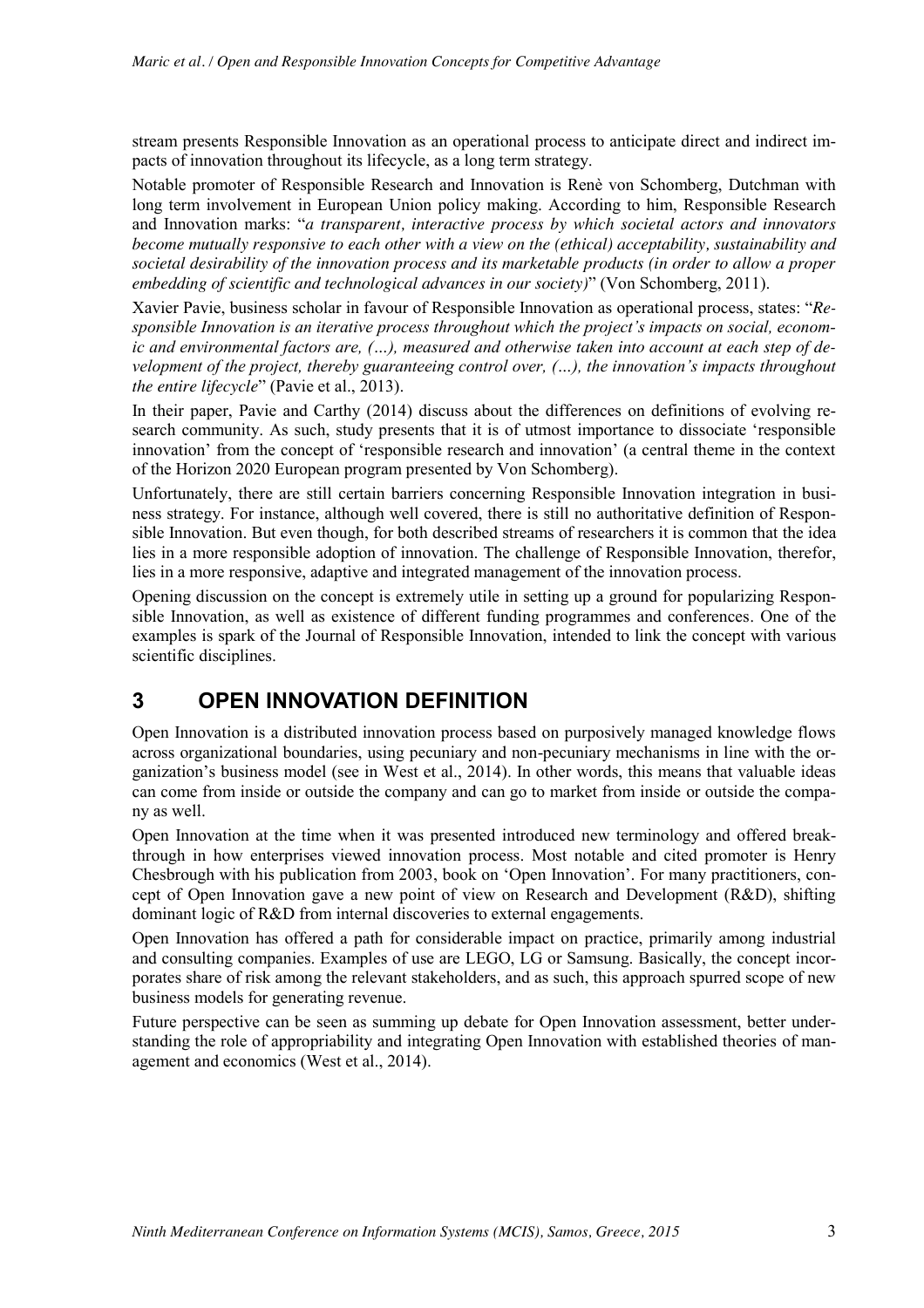

*Figure 1. Chesbrough scheme of Open Innovation. (Chesbrough, 2004)*

# **4 DISCUSSION ON THE TWO CONCEPTS**

Innovation can be radical or incremental, and it can be applied to products, processes or services and in any organization. It can happen at all levels in an organization, from management teams to departments and on the level of individuals (O'Sullivan, Dooley, 2009).

Since innovation is the central topic both in Responsible Innovation and Open Innovation, can we speak about similarities and differences between the two concepts? Where do Responsible Innovation and Open Innovation intersect, where do they collide and whether they contribute each other? Moreover, do organizations need innovation in their capabilities in order to absorb the full potential of these concepts? There is a considerable overlap between the two concepts and it will be elaborated further in the text.

#### **4.1 Differences**

We start listing the differences and similarities on definitions of the concepts. As mentioned, Responsible Innovation presents inclusive approach to innovation, being open to public, private as well as to other (civic) stakeholders. Open innovation promotes openness to relevant stakeholders as well, but unfortunately, there is a gap between the openness towards relevant business partners or to external, university or non-governmental (NGO) partners.

Moreover, Responsible Innovation as a goal has creation of societal value of the innovation, while Open Innovation does not explicitly results in socially desirable outcome of the innovation. Questions on ethically acceptable and environmentally friendly innovation outcome are not priority conditions under Open Innovation concept. This leave space for blurry area of the overall impact of innovation, where hazardous and potentially dangerous outcomes can be neglected in pursue for sole shareholder benefit creation.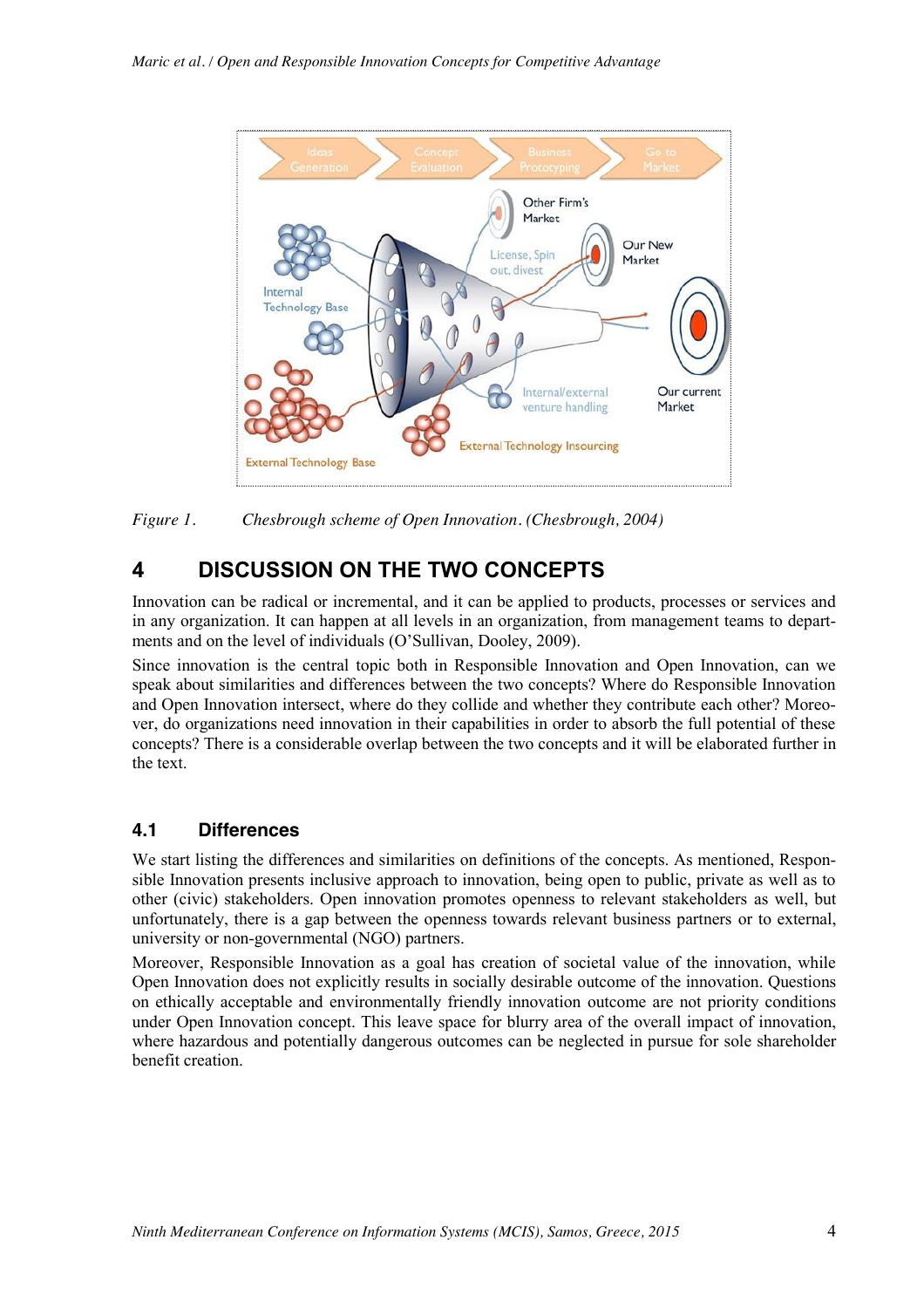#### **4.2 Similarities**

Responsible Research and Innovation is a new approach in governing research. Moreover, Open Innovation is linked with theories of governance. As such, core definitions of the two concepts present a collision point. Both concepts incorporate the need for better governance of innovation process, promoting openness to relevant stakeholders.

Long term vision and alignment with organizational business strategy presents second collision point. In the case of Responsible Innovation, it means a proactive organizational response to face uncertainties in business, on a long term basis. Idea is to move towards shared notion of responsibility and to anticipate possible unintended impacts of new technology or process innovations, from the early beginning of innovation process.

On the other hand, Open Innovation is much more firm focused governance of research. Firms chose partial openness strategies to build reputation, gain market share and attract third party contributions (Owen et al., 2013).

Our brief summary of similarities and differences on the two concepts shows there are still open questions that need to be addressed. One is concerning Responsible Innovation, where more work is required on presenting practical benefits for industry partners. Concept still remains in the field of policy makers, and although future holds great promise when discussing this concept, we are witnessing lack of studies on that subject (Pavie, Carthy, 2014; Blaskó et al., 2014).

Moreover, Open Innovation is often misunderstood on how open firms need to be to relevant partners with regards on intellectual property. Open Innovation research still remains linked to interaction between two firms, while a shift to collaboration with external innovation networks, such as universities, NGO's and communication beyond the private sector is potential further development perspective of the concept (see in West, Lakhani, 2008).



*Figure 2. Involvement of relevant stakeholders in Responsible Innovation is the basis for creating societal value of the innovation. Collaboration of companies with external networks (non-profit organizations) has been sceptically regarded by some Open Innovation scholars. (KARIM Project, 2011)*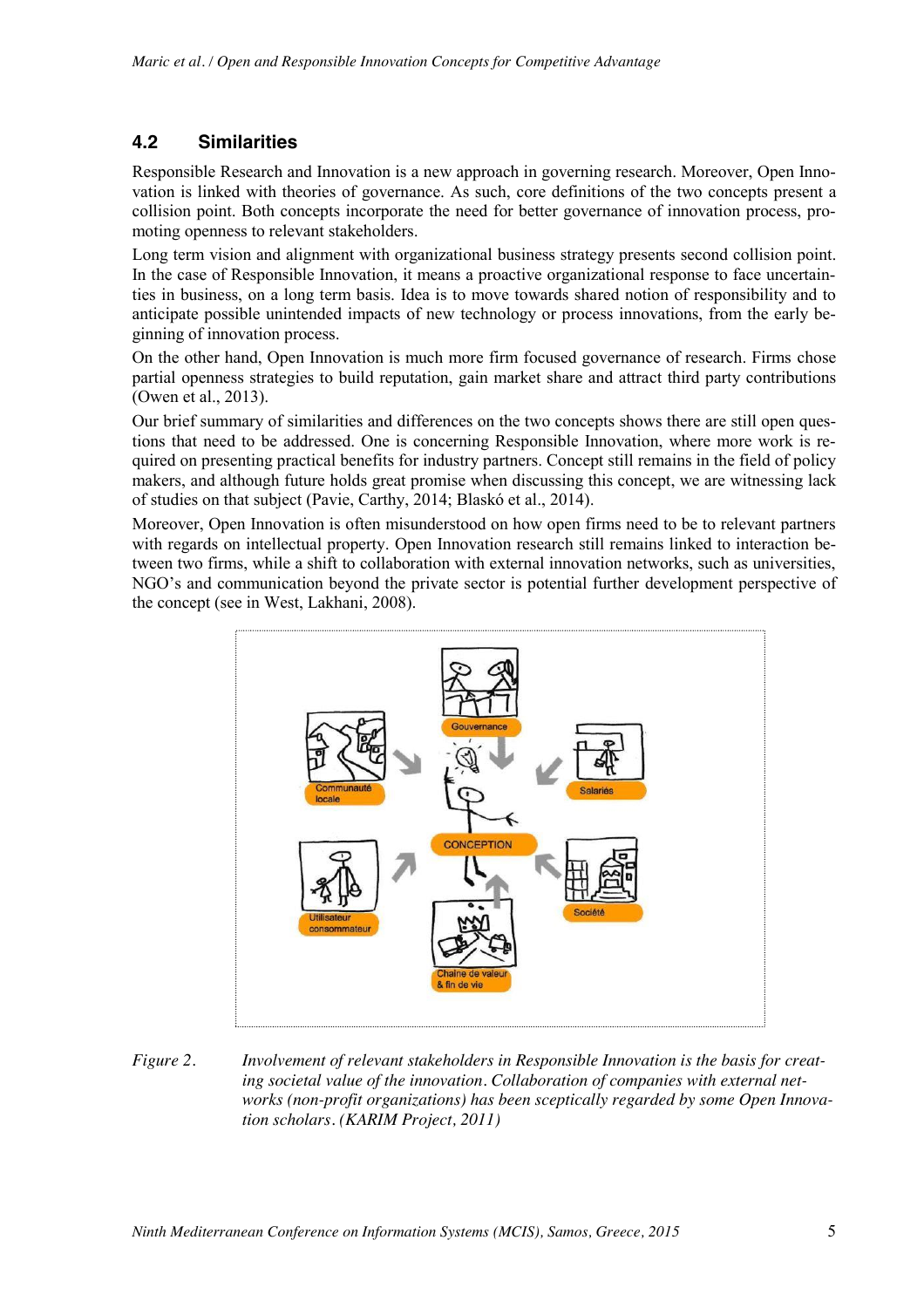#### **4.3 Innovating for innovation concepts?**

It is clear that two upper-mentioned concepts, in their cores, carry a notion of major impact on organizational practice when it comes to innovation. But the question is whether organizations have capabilities to innovate differently? Managers increasingly realize importance of developing specific organizational and managerial skills to effectively innovate differently. Unique technical and managerial competencies, along with organizational resources and capabilities require strategic alignment to facilitate concept adoption and knowledge transfer.

Innovating in management principles and processes can create long-lasting advantage and produce dramatic shifts in competitive position (Hamel, 2006). Management innovation has been marked as one of the tools to allow enterprises to achieve a new performance level. Management innovation involves introduction of novelty in an established organization, and as such it represents a particular form of organizational change (Birkinshaw et al., 2008), which would allow absorption of new innovation concepts.

Gary Hamel, scholar focusing on the questions of management innovation, states that companies today are lacking disciplined and organized process for management innovation (Hamel, 2011). Van de Ven (1986) study about problems in the management of innovation clarified four central problems:

- the human problem of managing attention,
- the process problem of managing ideas into good currency,
- the structural problem of managing part-whole relationship,
- the strategic problem of institutional leadership.

Although the innovation field has changed tremendously from the time their study was introduced, characterized by the birth of multiple waves of new innovation management concepts, it is hard to ignore the fact that the Van de Ven problems are still not accurately addressed. This is shown by the fact that 20 years later, Van de Ven and Engleman (2004) still considered them as central in managing corporate entrepreneurship and innovation (see in Vo et al., 2011).

With all of this said, we can state that both, Responsible and Open Innovation, concepts require more work on practical methodology of implementation across organization's managerial levels. Neglecting any further discussion on two relatively new research topics like Responsible or Open Innovation will most likely result in a loss of momentum for both innovation concepts and their adoption with industry sector, losing shared understanding for further development and transfer of knowledge.

## **5 Conclusion**

So far, management in the 21<sup>st</sup> century isn't much different from management in the  $20<sup>th</sup>$  century. Therein lies the opportunity for evolution. Forecasting changes in the *business-as-usual*, innovations in management are marked highly desirable to foster product and process innovations (Birkinshaw et al., 2008). In such a case, considering different principles of innovation can come as a handy tool not for short term profit creation, but long term investment in organizational change.

In this paper we have introduced interesting new concepts to govern innovation, and discussed the conditions for innovating responsibly and openly. We have brought definitions of Responsible and Open Innovation and hopefully opened debate on the two concepts.

In brief, both concepts have far-reaching implications on how innovation is performed. It is important to mention that Open Innovation and Responsible Innovation are not mutually exclusive. Hence some future research initiatives could focus on more detailed work of fusion between these two concepts, where companies could be invited to cooperate inside an open-innovation network. Companies require innovation in order to survive and remain profitable in an ever increasingly competitive environment. But becoming a 'responsible' or 'open' business requires integrating a concrete strategy and sustaina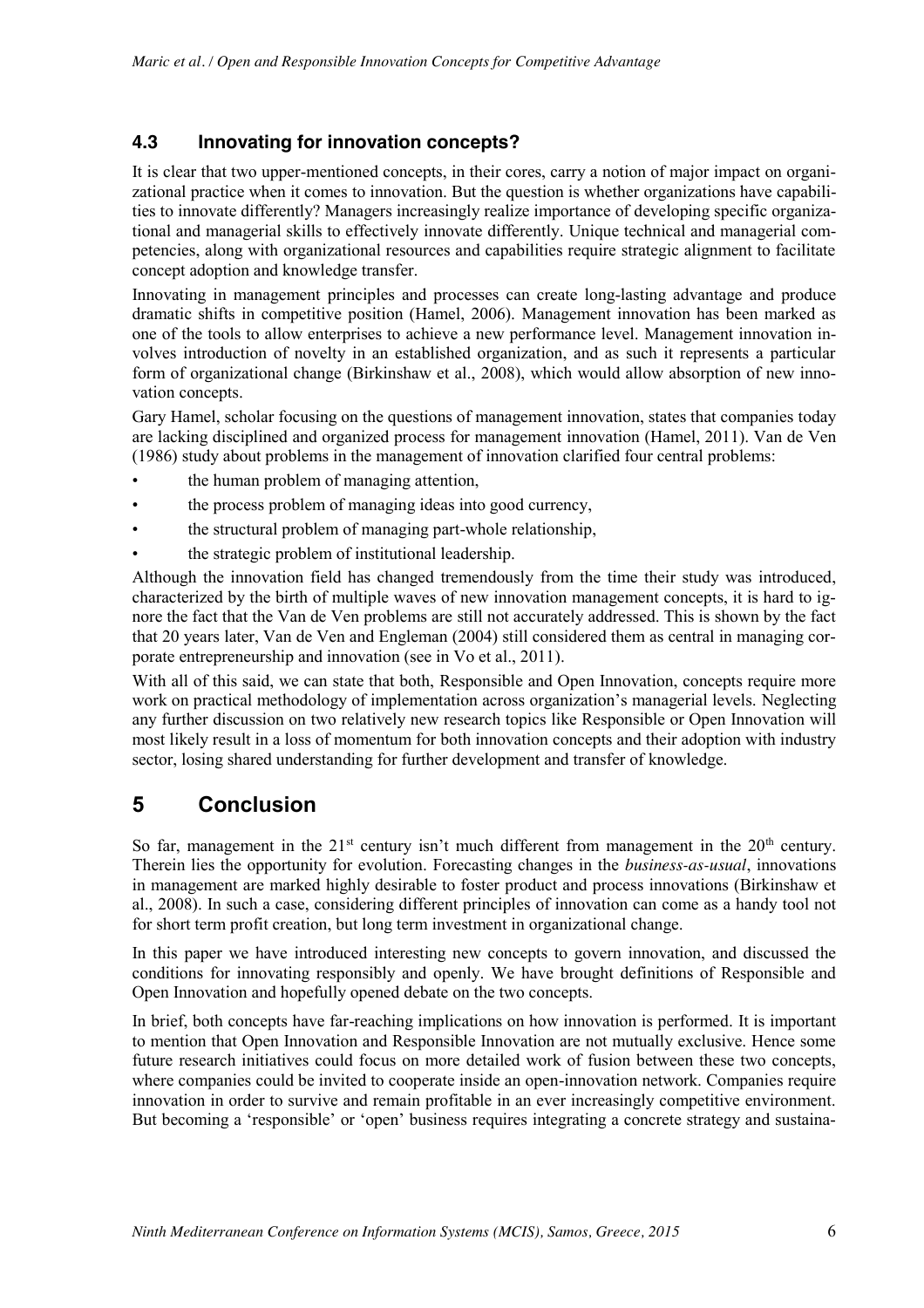ble process to that purpose, which cannot happen overnight, and here lies the opportunity for further familiarization with the concepts like Responsible Innovation or Open Innovation.

## **Acknowledgments**

The research work is supported through European Commission EACEA (Education, Audio-visual and Culture Executive Agency) Erasmus Mundus Action Plan 2 External Cooperation Window, under SIGMA program.

### **References**

- Birkinshaw, J., Hamel, G. and Mol, M.J. (2008). Management Innovation. Academy of Management Review. 33 (4), 825-845.
- Blaskó, B., Lukovics, M. and Buzás, N. (2014). Good Practices in Responsible Innovation, in a book Responsible Innovation, in the frame of FaRInn, Facilitating Responsible Innovation in South-Eastern European countries, pp. 179-192.
- Blok, V., van den Belt, H. and Lemmens, P. (2012). Responsible Innovation? Towards a Critique of the Concept of Innovation, in Book of abstracts - 2nd Conference on Responsible Innovation, The Hague, The Netherlands. Retrieved online: www.responsible-innovation.nl
- Chesbrough, H. (2003). Open Innovation. Boston: Harvard Business School Press.
- Chesbrough, H. (2004). Open Innovation; Renewing Growth from Industrial R&D. 10th Annual Innovation Convergence, Minneapolis.
- Guston, D.H., Fisher, E., Grunwald, A. and Owen, R (2014). Responsible Innovation: motivations for a new Journal. Journal of Responsible Innovation. 1 (1), 1-8.
- Hamel, G. (2006). The Why, What and How of Management Innovation. Harvard Business Review. 84 (2), 74-84.
- Hamel, G. On the future of management, at the Management Innovation Exchange (MIX), 2011. Available on: https://www.youtube.com/watch?v=K3-\_IY66tpI
- KARIM Project (2011). Responsible Innovation in the context of the KARIM project. Accessed online in July 2014: www.karimnetwork.com
- O'Sullivan, D. and Dooley, L. (2009). Applying Innovation. Sage Publications.
- Owen, R., Stilgoe, J., Macnaghten, P., Gorman, M., Fisher, E. and Guston, D. H. (2013). A Framework for Responsible Innovation. In R. Owen, M. Heintz, & J. Bessant (Eds.), Responsible Innovation. Chichester, UK: Wiley.
- Pavie, X., Scholter, V. and Carthy, D. (2013). Responsible-Innovation in Practice: How to implement Responsibility across an Organization. Cahier Innovation & Society.
- Pavie, X. and Carthy, D. (2014). Addressing the Wicked Problem of Responsible Innovation through Design Thinking. ESSEC Working paper. Document de Recherche ESSEC. Accessed online in January 2015. https://hal.archivesouver-

tes.fr/file/index/docid/996181/filename/201404\_Addressing\_the\_wicked\_problem\_of\_responsible\_ innovation through design thinking Pavie-Carthy ESSEC\_V4.pdf

- Van den Hooven, J., Helbing, D., Pedreschi, D., Domingo-Ferrer, J., Gianotti, F. and Christen, M. (2012). FuturICT—the road towards ethical ICT. The European Physical Journal Special Topics. 214 (1), 153-181.
- Van de Ven, A. (1986). Central problems in the management of innovation. Management Science. 32, 590-607.
- Van de Ven, A. and Engleman, R. (2004). Central problems in managing corporate innovation and entrepreneurship. Advances in Entrepreneurship, Firm Emergence and Growth. 7, 47-72.